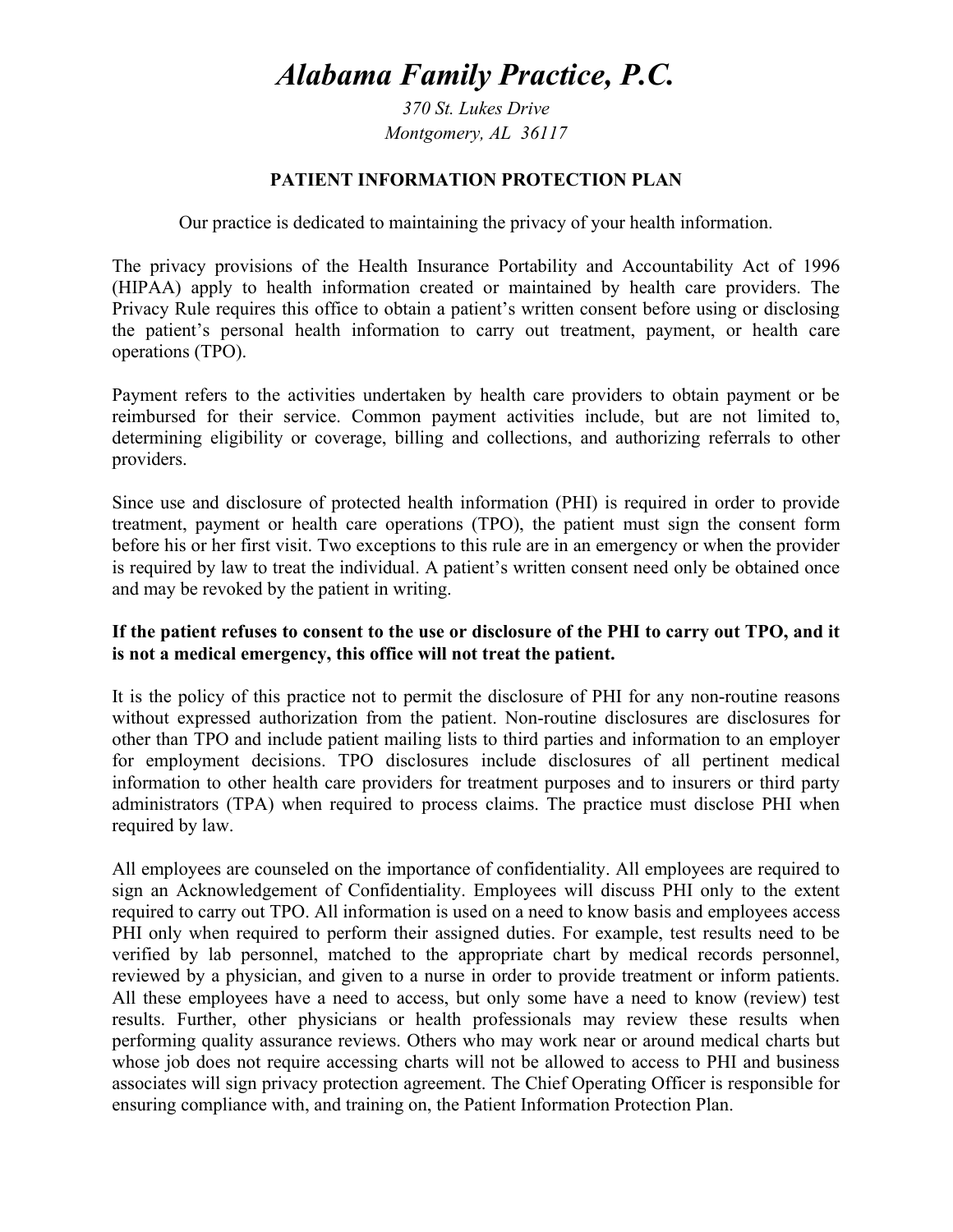All patients are permitted and encouraged to read this policy and may be provided a copy if they desire.

### **YOUR RIGHTS REGARDING HEALTH INFORMATION**

- 1. Communications. You can request that our practice communicate with you about your health and related issues in a particular manner or at a certain location. For instance, you may ask that we contact you at home, rather than at work. We will accommodate reasonable requests.
- 2. You can request a restriction in our use or disclosure of your health information for treatment, payment, or health care operations. Additionally, you have the right to request that we restrict our disclosure of your health information to only certain individuals involved in your care or the payment for your care, such as family members and friends. We are not required to agree to your request; however, if we do agree, we are bound by our agreement except when otherwise required by law, in emergencies, or when the information is necessary to treat you.
- 3. You have the right to inspect and obtain a copy of the health information that may be used to make decisions about you, including patient medical records and billing records, but not including psychotherapy notes. You must submit your request in writing to Dr. Kathy Lindsey or Dr. Mark Lindsey at Alabama Family Practice, 370 St Lukes Drive, Montgomery, AL 36117.
- 4. You may ask us to amend your health information if you believe it is incorrect or incomplete, and as long as the information is kept by or for our practice. To request an amendment, your request must be made in writing and submitted to Alabama Family Practice at 370 St. Lukes Drive, Montgomery, AL 36117. You must provide us with a reason that supports your request for amendment.
- 5. Right to a copy of this notice. You are entitled to receive a copy of this Notice of Privacy Practices. You may ask us to give you a copy of this Notice at any time. To obtain a copy of this notice, contact our front desk receptionist.
- 6. Right to file a complaint. If you believe your privacy rights have been violated, you may file a complaint with our practice or with the Secretary of the Department of Health and Human Services. To file a complaint with our practice, contact our Privacy Officer, Dr. Kathy Lindsey. All complaints must be submitted in writing. You will not be penalized for filing a complaint.
- 7. Right to provide an authorization for other uses and disclosures. Our practice will obtain your written authorization for uses and disclosures that are not identified by this notice or permitted by applicable law.

If you have any questions regarding this notice of our health information privacy policies, please contact Dr. Kathy Lindsey, the privacy officer.

I hereby acknowledge that I have been presented with a copy of Alabama Family Practice's Notice of Privacy Practices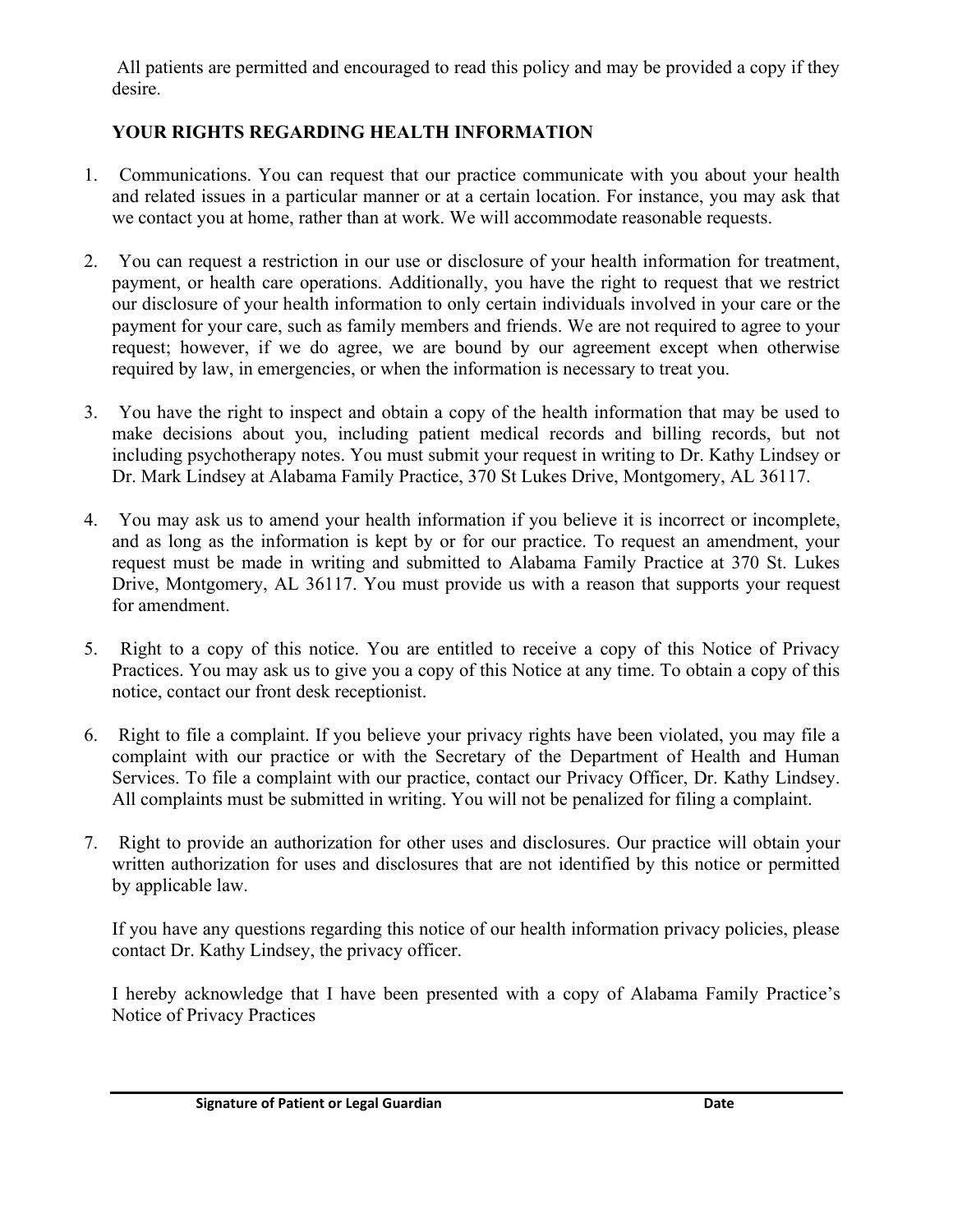## *Alabama Family Practice, P.C.*  **FINANCIAL POLICY**

**I AUTHORIZE** that payment of medical benefits be made to Alabama Family Practice on any claim submitted for services furnished to me by Alabama Family Practice and Staff.

**I AGREE** that the fees charged by Alabama Family Practice are lawful debts and I promise to pay said fees including the cost of collection at 33.33%, attorney fees and court costs if such be necessary, waiving now and forever the right to claim exemption under the constitution and laws of the State of Alabama, or any other state.

**I UNDERSTAND** that any money received from my insurance company or health plan over and above my indebtedness will be refunded to me when my bill is paid in full.

**I UNDERSTAND** that I am financially responsible to Alabama Family Practice for charges not covered by my policy or health plan.

**I UNDERSTAND** that Alabama Family Practice's relationship is with me, not my insurance company or health plan.

**I UNDERSTAND** my insurance policy or health plan is an agreement between my insurance company or health plan and I. I am responsible for knowing the coverage provided. All charges incurred are my responsibility.

**I AGREE** to bring my insurance card to every visit, pay any required co-payment at each visit, know the coverage and benefits of my policy or plan, and keep Alabama Family Practice informed of any changes.

**I UNDERSTAND** that there will be a \$20.00 service fee charged for every visit where a co-payment is due and not paid, and

**I UNDERSTAND** that Alabama Family Practice reserves the right to charge a \$20.00 fee for appointments not kept and not canceled 24 hours in advance. Cancellations will not be accepted if left on an answering machine or with the answering service.

**I UNDERSTAND** that there will be a \$30.00 return check fee charged for every check returned from the practice's bank for insufficient funds.

**I UNDERSTAND** that accounts more than 90 days past due may be turned over to a collection agency by Alabama Family Practice with or without notice to me and additional fees will be incurred.

**I AGREE** in order for Alabama Family Practice and/or their agents to service my account or to collect monies I may owe, they may contact me by telephone at any telephone number associated with my account, including wireless telephone numbers, which could result in a charge(s) for which I am responsible. Alabama Family Practice and/or their agents may contact me by sending text messages or emails, using any email address I have provided. Methods of contact may include using prerecorded/artificial voice messages and/or use of automatic dialing devices, as applicable.

I have read, understand, and agree to the provisions of the Financial Policy.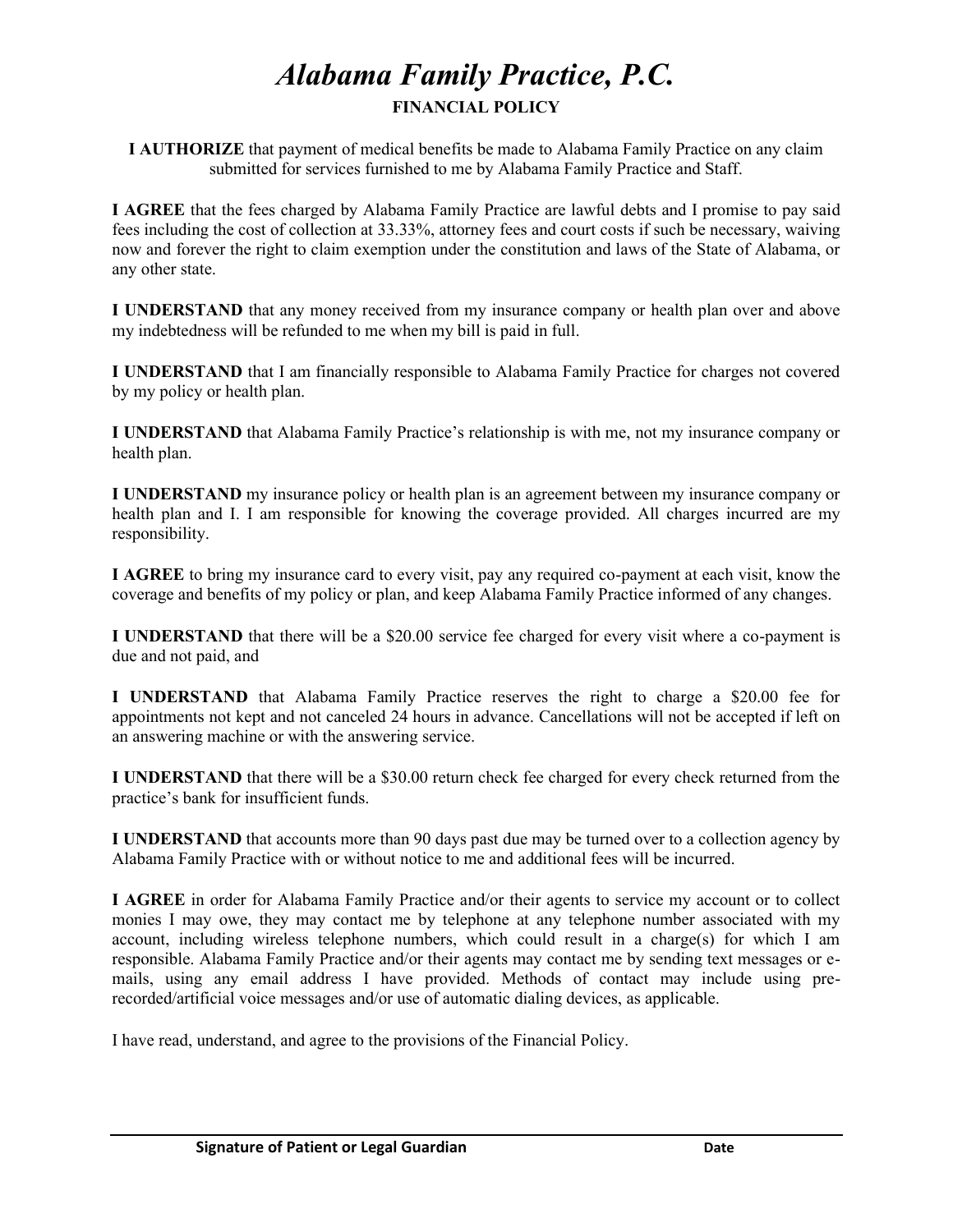# *Alabama Family Practice, P.C.*

### **CONSENT FOR TREATMENT AND RELEASE OF INFORMATION**

I authorize Alabama Family Practice (AFP) staff to perform medical treatment.

I consent to AFP use and disclosure of all individually identifiable personal health, financial and demographic information (known as Protected Health Information or PHI) for the purposes of:

Providing medical treatment

Obtaining payment and reimbursement

Requesting healthcare services from other providers

Cooperating with other providers in my medical treatment

Fulfilling requests for information when specifically authorized by me

And doing all other things directly related to providing healthcare to me.

### **USE AND DISCLOSURE OF YOUR HEALTH INFORMATION IN CERTAIN SPECIAL CIRCUMSTANCES**

The following circumstances may require use or disclosure of your health information:

- 1. To public health authorities and health oversight agencies that are authorized by law to collect information.
- 2. Lawsuits and similar proceedings in response to a court or administrative order.
- 3. If required to do so by a law enforcement official.
- 4. When necessary to reduce or prevent a serious threat to your health and safety or another individual or the public. We will only make disclosures to a person or organization able to help prevent the threat.
- 5. If you are a member of US or foreign military forces (including veterans) and if required by the appropriate authorities.
- 6. To federal officials for intelligence and national security activities authorized by law.
- 7. To correctional institutions or law enforcement officials if you are an inmate or under the custody of the law enforcement official.
- 8. For worker's compensation and similar programs.

The above purposes and all other uses are known collectively as Treatment, Payment, and Other Healthcare Operations or TPO.